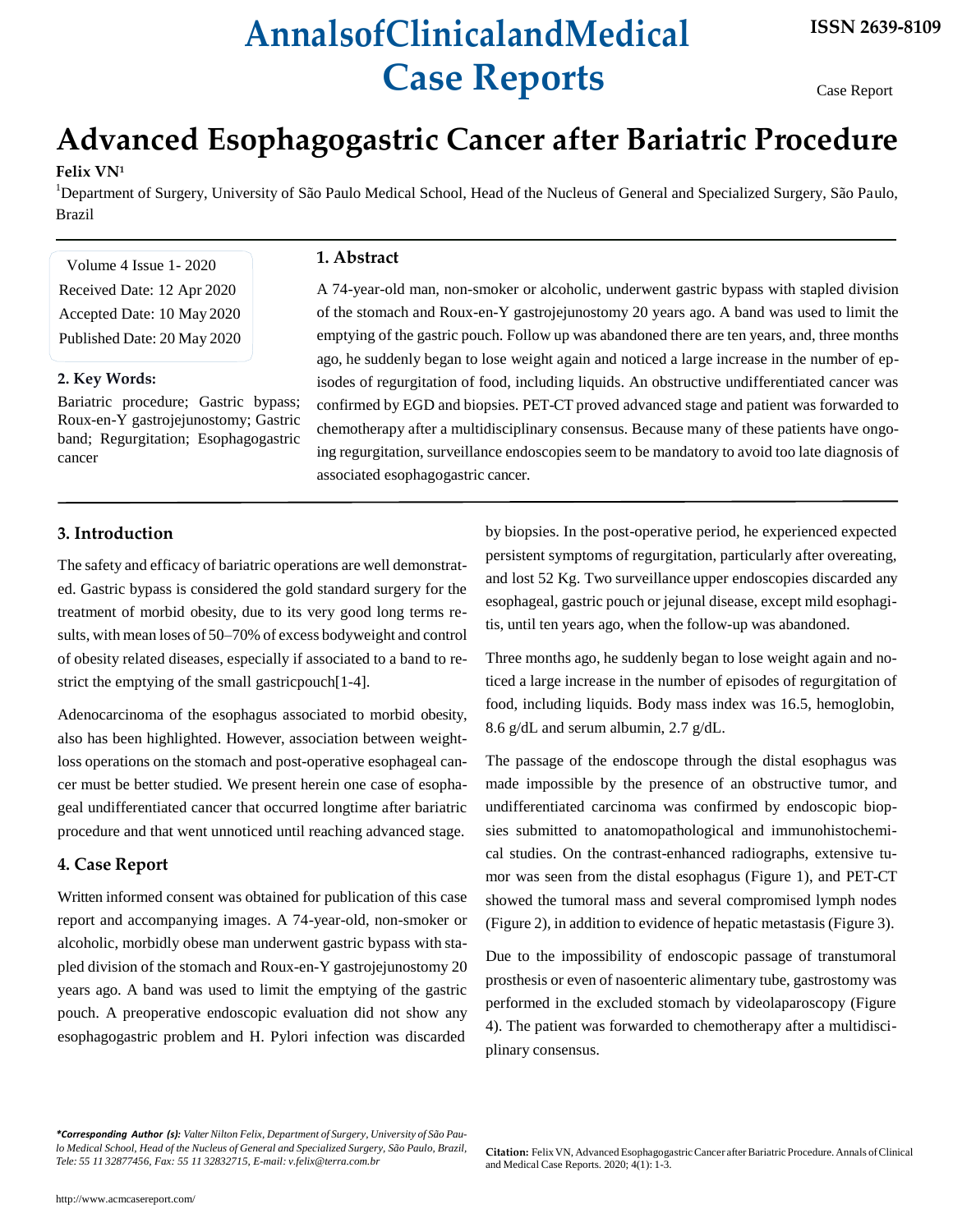

**Figure 1:** RX - extensive tumor from the distal esophagus; white arrow: tumor; black arrow: gastric band



Figure 2: PET-CT – tumoral mass and several compromised lymph nodes



**Figure 3** PET-CT – hepatic metastasis



Figure 4: RX – gastrostomy in the excluded stomach

### **5. Discussion**

The association between bariatric procedures and subsequent development of esophagogastric adenocarcinoma may be coincidental, but this case does at least think about some etiopathogenic possibilities.

Fobi & Lee [5] and Capella & Capella [6] associated a gastric ring to Roux-en-Y gastric bypass, restricting the output of food of the small gastric chamber, in order to enhance efficiency in long-term weight loss.

The Roux-en-Y reconstruction is considered an effective anti-reflux procedure, but the presence of bile in the gastric pouch has been recognized in obese patient who have had Roux-en-Y gastric bypass [7]. Besides that, the reflux of gastric acid, secreted within the gastric pouch, facilitated after the gastric manipulation and anatomic modification of the esophagogastric junction, is almost certainly prolonged, due to the ring [8]. Furthermore, the gastric band can induce esophageal dysmotility in the long-term follow-up [9], thus worsening the distal esophagus exposure to refluxate. The longer contact time of the refluxate with the esophageal mucosa increases the aggression [10] and the relationship between gastroesophageal reflux and the development of Barrett's metaplasia, esophageal dysplasia, and adenocarcinoma is well established [11].

The presence of the band may be related to cancer due to impacted foreign body, which can cause adhesion and local reaction of the mucosa [12], and increase the internal pressure, acting against the mucosa, decreasing blood flow, with consequent decrease of parietal cells number, inducing mucosal metaplastic changes, which may progress to malignancy [13, 14].

In addition, it is also worth thinking that food stasis increases exposure of the lower esophagus to foreign compounds, potentially carcinogenic to the esophageal mucosa as highly suggested in cancer associated to achalasia [15]. The prolonged contact between food or other exogenous carcinogens and gastric pouch mucosa also can be carcinogenic[16].

The association between obesity and adenocarcinoma of the esophagus and gastric cardia has been highlighted in the literature for decades [17-19] and it is possible for these obese patients to be predisposed to cancer prior to bariatric surgery. However, it should be noted that cancer has arisen many years after the bariatric procedure [20], as happened in our case, and that new etiopathogenic factors may be involved.

Because many of these patients have ongoing regurgitation associated or not with overeating, the recognition of new relevant symptoms may be difficult and surveillance endoscopies seem to